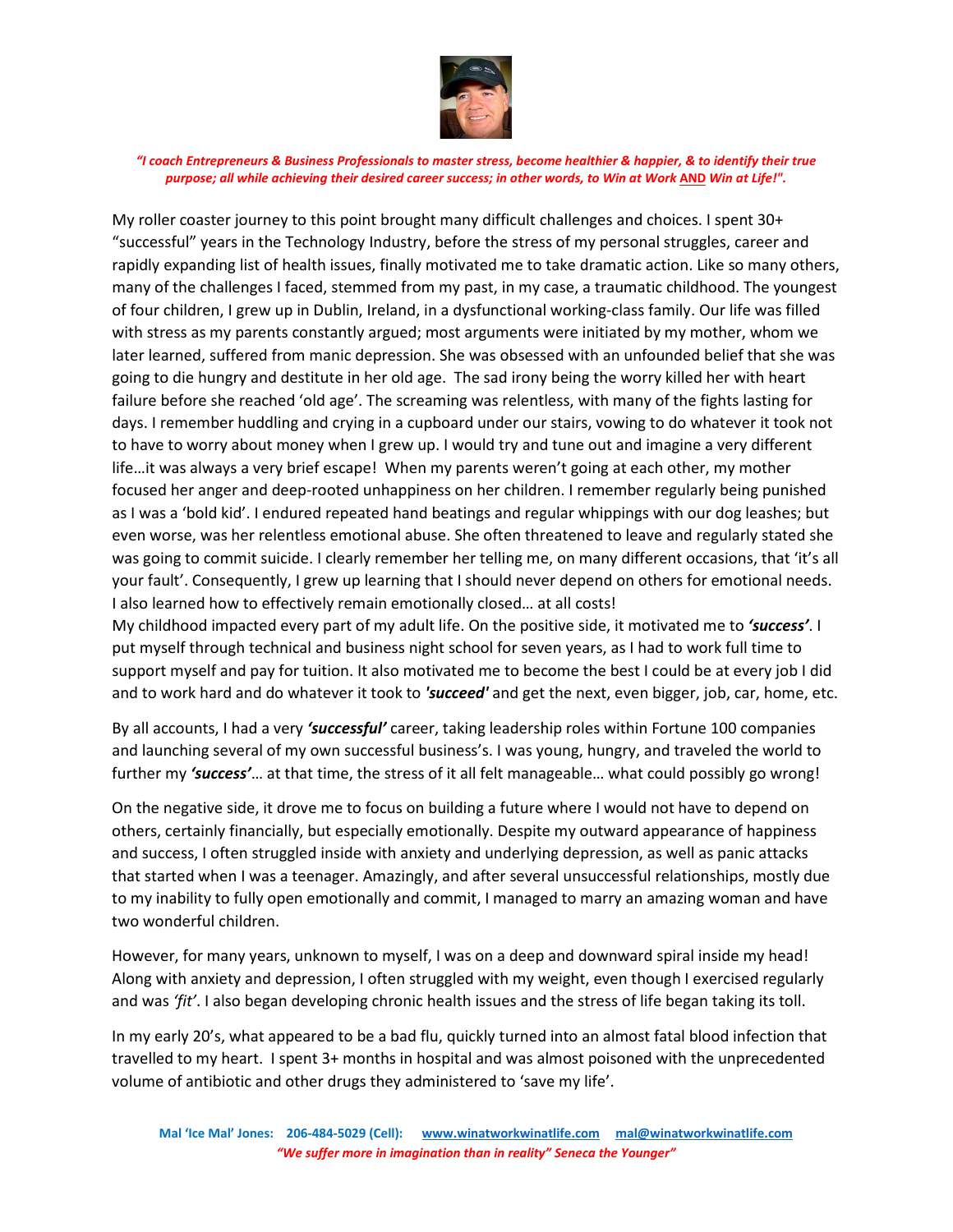

During my 30's and 40's I developed a hiatus hernia, high blood pressure, high cholesterol, chronic heartburn, chronic anxiety, Crohn's Disease, chronic back, neck, shoulder and knee pain and Atrial Fibrillation. To top it off, I was getting progressively more common colds, flu's and acute illnesses. At my worst, I weighed just shy of 300lbs and was taking 18 prescription pills a day, as well as selfinjecting biologic drugs for Crohn's Disease. Along with prescription drugs, I began using more and more alcohol, red wine specifically, as my go to 'Pain & Stress Modulator'. I desperately wanted to feel better, I needed the daily pains to go away; I would have done anything to make that happen. I visited countless medical specialists, Western, Eastern and everything in between! NO PROGRESS!

I also went back to school to study anatomy, physiology and nutrition to better understand my body; I even invested and became a business partner in a specialized athletic facility / gym. All this, and more, to educate and motivate myself; but nothing I did seemed to help beyond short term. I was on a continuous 'one-step forward, two steps backward' cycle and was regressing both physically and emotionally with each passing month. My body and mind were stressed and it was slowly killing me!

I began going deeper and deeper inside my head; any material wealth I had accumulated brought no true happiness and I began to question my self-identity. I even started to believe I was a bad person, a bad dad, a bad husband, a bad friend, a bad business Partner! My lows became lower, and as I approached fifty, I was a physical and emotional wreck and felt deeply unhappy in myself.

I was no longer able to see the wonderful things I had in my life, starting with my amazing wife and children, family, and closest friends. I even began to truly believe they would be better off without me in their lives. In addition, I was living a progressively tiring double life; to most people I was the 'Happy, Positive & Successful' Mal on the outside, but deep down I was stressed beyond belief and filling with despair. Finally, I came to the realization, if I didn't get help, I may not make it to 60!

People regularly ask, 'what was your rock bottom', however, I never had that one big 'rock bottom' moment; I like to say I had several 'large pebble bottom' moments, some which literally brought me to my knees with physical and emotional pain.

Then one day, in a very uncharacteristic move for me, I decided it was time to reach out for help. I told my wife that I was going to engage with the best people I could find to do what I had avoided for almost 50 years… talk openly about my past and deal with the stress it was putting my body under!

In her typical supportive, and deeply loving way, she responded, "Of course, we will get through this together." In doing so, I ultimately changed the trajectory of my life and the lives of those closet to me.

I have been asked many times, how I found the 'strength' to act; let me start by stating that I don't believe it was an act of strength or courage, but one of necessity, fear and survival. That said, I think there were several driving factors;

Firstly, despite my deep internal pain, and any pain I may have caused my family and closest friends, I knew they loved me and wanted me whole. Secondly, despite the darkness in which I was trapped, I could see in the distance a light, and the possibility of what my life could be, if only I could shed my

**Mal 'Ice Mal' Jones: 206-484-5029 (Cell): [www.winatworkwinatlife.com](http://www.winatworkwinatlife.com/) [mal@winatworkwinatlife.com](mailto:mal@winatworkwinatlife.com)** *"We suffer more in imagination than in reality" Seneca the Younger"*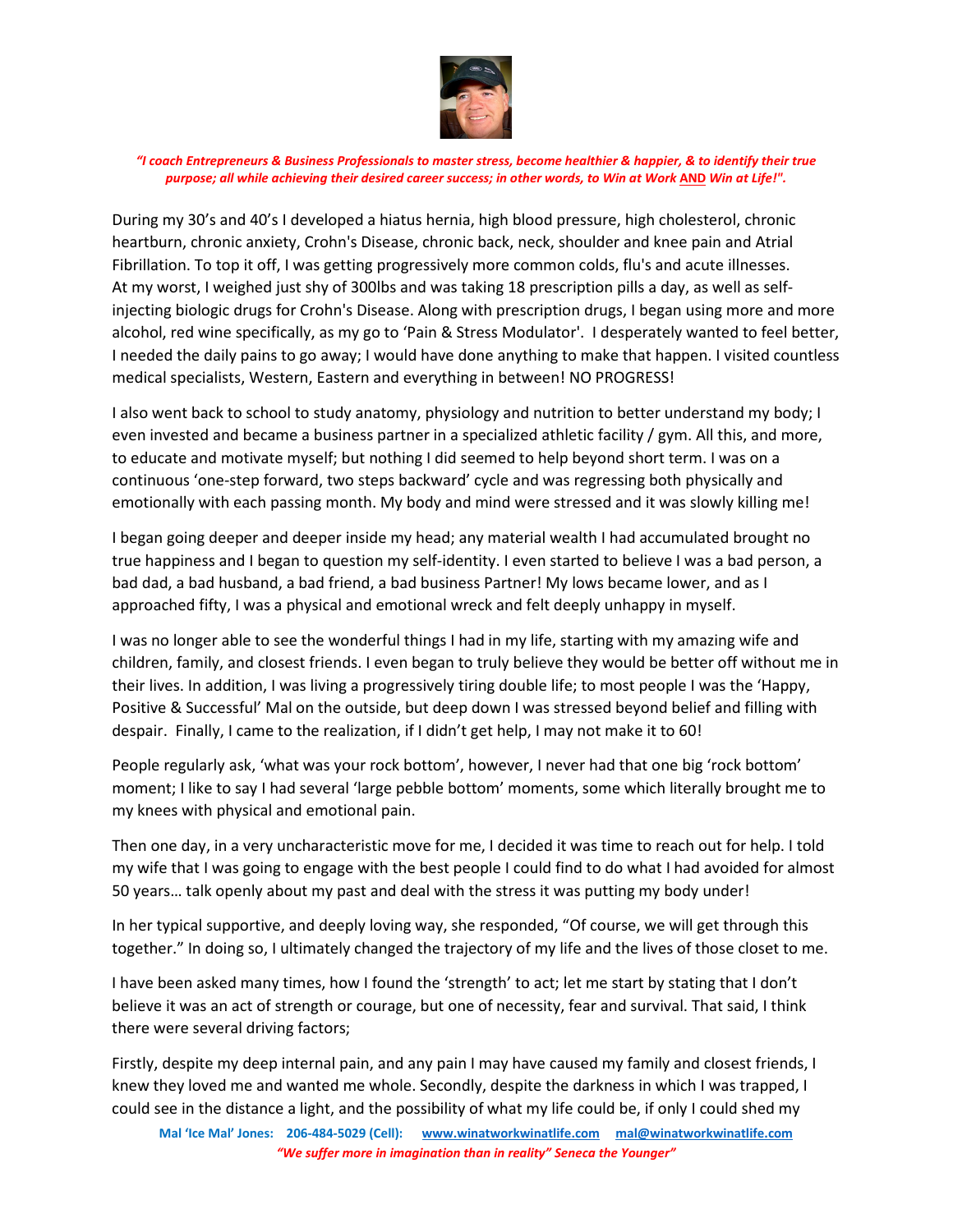

troubled past, tackle my physical challenges with my head held high, and start to truly live in the present. Finally, I absolutely believed I was at the point where I had no choice... I HAD to act!

I was extremely fortunate to be able to engage with the best people available; they provided the tools necessary for me to succeed; all I needed to do was dive in and take advantage of it all. I was also very lucky to have a very supportive wife, as well as a couple of very close friends, all of whom absolutely had my best interests at heart and who were there for me whenever I needed them.

When I first began 'opening up', I became almost paralyzed and spent a lot of time crying, something I had mostly avoided since I was a child. I could not think straight; I began to remember more of my childhood and feel pain and anger emerging from deep within me.

But over a relatively short period of time, something amazing happened; after many conversations and much meditation, mindfulness practice, and self-examination and reflection, I stopped crying, and I began to laugh and smile uncontrollably. I would even wake up in the middle of the night and just feel so happy inside, often childishly giddy!

I want to highlight a key turning point for me; when I allowed myself to talk about my past, acknowledge it, accept it, forgive and move on, I began to see the enormous positives in my life. I also started to experiment further with Nutrition, Movement, Meditation, the Wim Hof Method, and other healthful practices; soon I began to feel significant changes deep inside.

This process and experience were transformational beyond words. I began to feel like a new person, I felt lighter, I felt free, I felt so much happier and I felt excited about the future; a feeling I had not had in many years.

Spurred on by my new outlook on life and the simple belief that each of us knows our bodies and minds better than anyone else; I started incorporating the health knowledge I'd gained while studying physiology, anatomy and nutrition; I began tapping into the incredible knowledge at the athletic facility I co-owned; and I reached out to engage with some incredible leaders and mentors in the health, happiness, stress management and mindfulness space;

At the same time, I started to study obsessively, spending many hours every day reading & researching all I could find regarding the challenges I faced and the tools and programs available to help me lead a healthier and happier lifestyle. This education journey continues for me each day, I am fascinated and intrigued by the wealth of knowledge out there and I am always open to trying new things. There is a sea of information and tools, but I had to navigate many oceans to find the helpful ones… I continue to navigate daily!

Fast forward to my life now. I no longer take ANY prescription medication, my blood pressure and cholesterol numbers have normalized, to the 'shock' of my cardiology team, my Chrohn's is in remission, my stress and anxiety are imperceptible and at a lifetime low, my chronic heartburn is gone, my weight